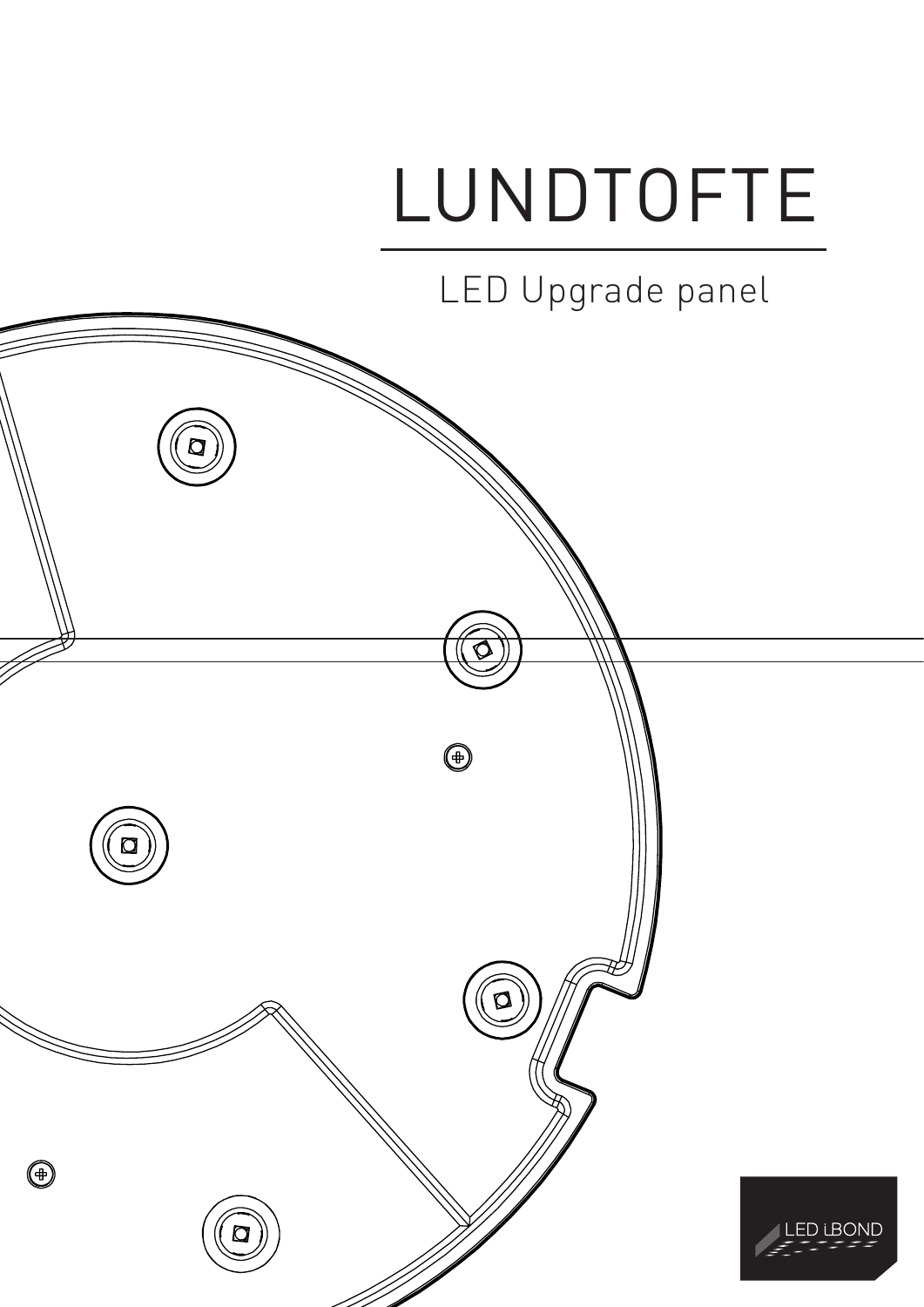

# LUNDTOFTE LED Upgrade panel

### **OUR SOLUTION TO MAKE A MODERNIST CLASSIC EVEN MORE MODERN**

We believe that the iconic design of the Lundtofte luminaire is worth preserving – not only would it be disruptive to exchange the luminaire itself in many cases, it would also be costly and not very 'green' (just imagine the amount of waste produced when replacing 500 or more luminaires in a building).

LED iBond has a solution: We manufacture tailor made LED upgrade panels for the Lundtofte luminaire, specifically designed for the ceiling mounted product. Utilizing our LEDACP technology, we build luminaires that are:

- Extremely easy to mount thanks to its small size
- High lumen output thanks to intelligent heat management
- Durable by design
- Fewer components mean an overall more sturdy product
- Intelligent heatsink design and extensive testing ensure a maintenance free product for years to come
- By using Aluminium Composite Panels we achieve a light yet rigid product
- High quality components from LED to driver
- Weakpoints of conventional LED fittings are eradicated – no conventional PCBs, no internal drivers
- Sustainable
- Amongst the best in its field for efficiency and low power consumption
- Fewer components mean a smaller ecological footprint
- Negligible use of increasingly rare raw materials such as copper

We cooperate very closely with our clients to create solutions that are right for them. Being able to either choose an off the shelf solution, or to closely look at particular project requirements, we can offer the right solution for the right price.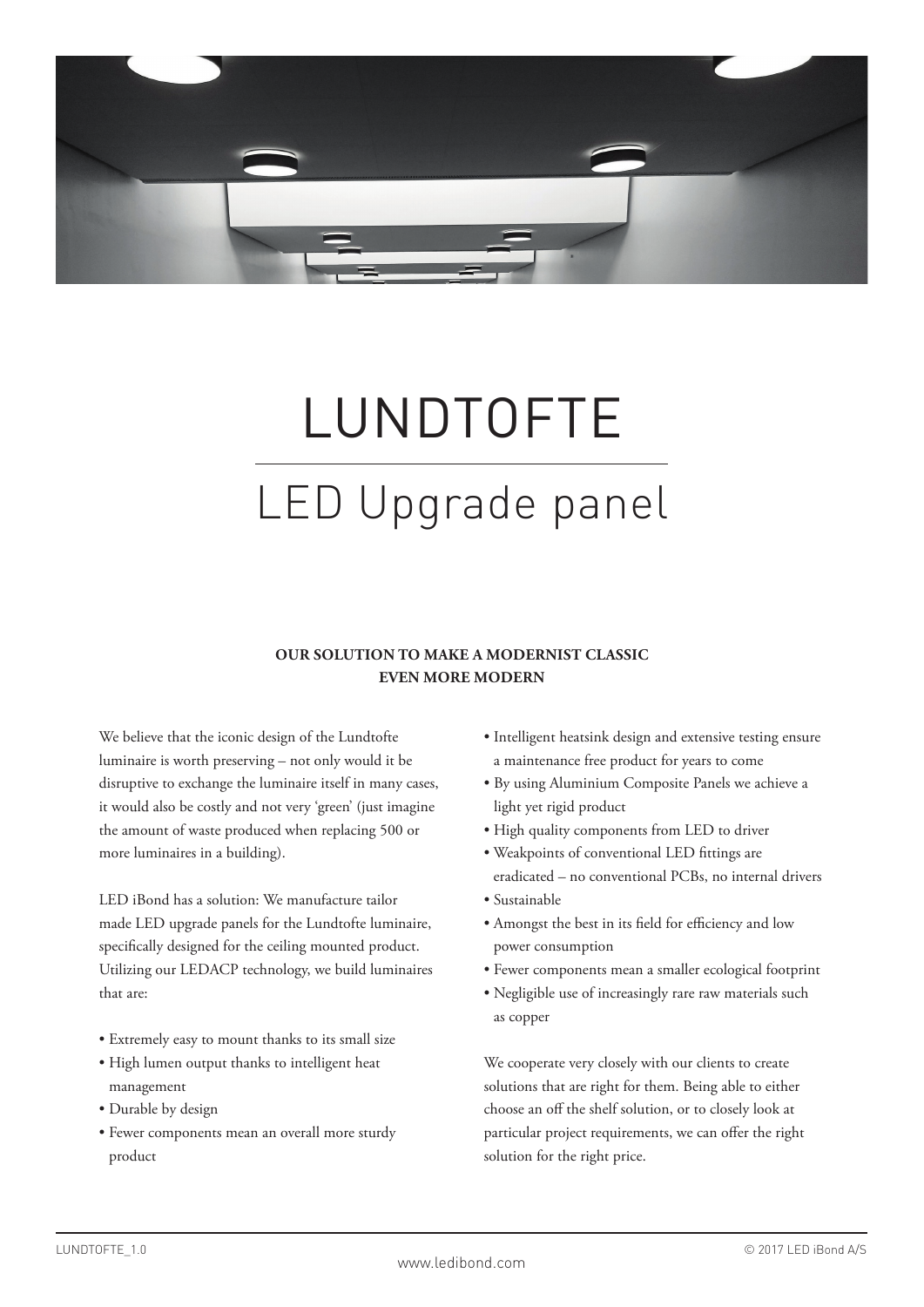# FEATURE OVERVIEW

**SUSTAINABLE Saving money, energy & reducing CO2 emission**  The high efficiency and very competitive price offer huge savings on your energy bill, a fast ROI and contribute to a greener society by reducing CO2 emission.



**EASY INSTALLATION Intuitive step-by-step** The Lundtofte LED Upgrade is very easy, fast and intuitive to install. It's plug-n-play, saving valuable time and money.



### **DIMMABLE** LUNDTOFTE is

compatible with most dimming and control systems, so it's possible to dim, manage and optimize your light and operation to your needs and to save energy.



## **SUPER SLIM**

**6 mm LED panel** The LED iBond panels are not just slim – but extremely slim. With only 6 mm the unit sits lower than conventional lamps, enabling even and bright illumination.





#### **LONG LIFESPAN L90 > 100.000 hours** The intelligent design of the LED iBond panels offers excellent heat transmission giving stability and a long lifetime.



# APPLICATIONS



### **LED UPGRADE**

This product is designed to upgrade luminaires, designed for conventional lamps, to the LED iBond technology.





#### **MAGNETIC CONNECTION**

Once the cables are connected, the Lundtofte LED Upgrade attaches to the luminaire body with super-magnets – ensuring a strong connection whilst cutting down installation costs.

#### **EASY TO CLEAN Smooth surfaces, removable panels**

Dust not only looks terrible, it also influences the performance of the luminaire. Our panels are removable, smooth, and therefore easy to clean.